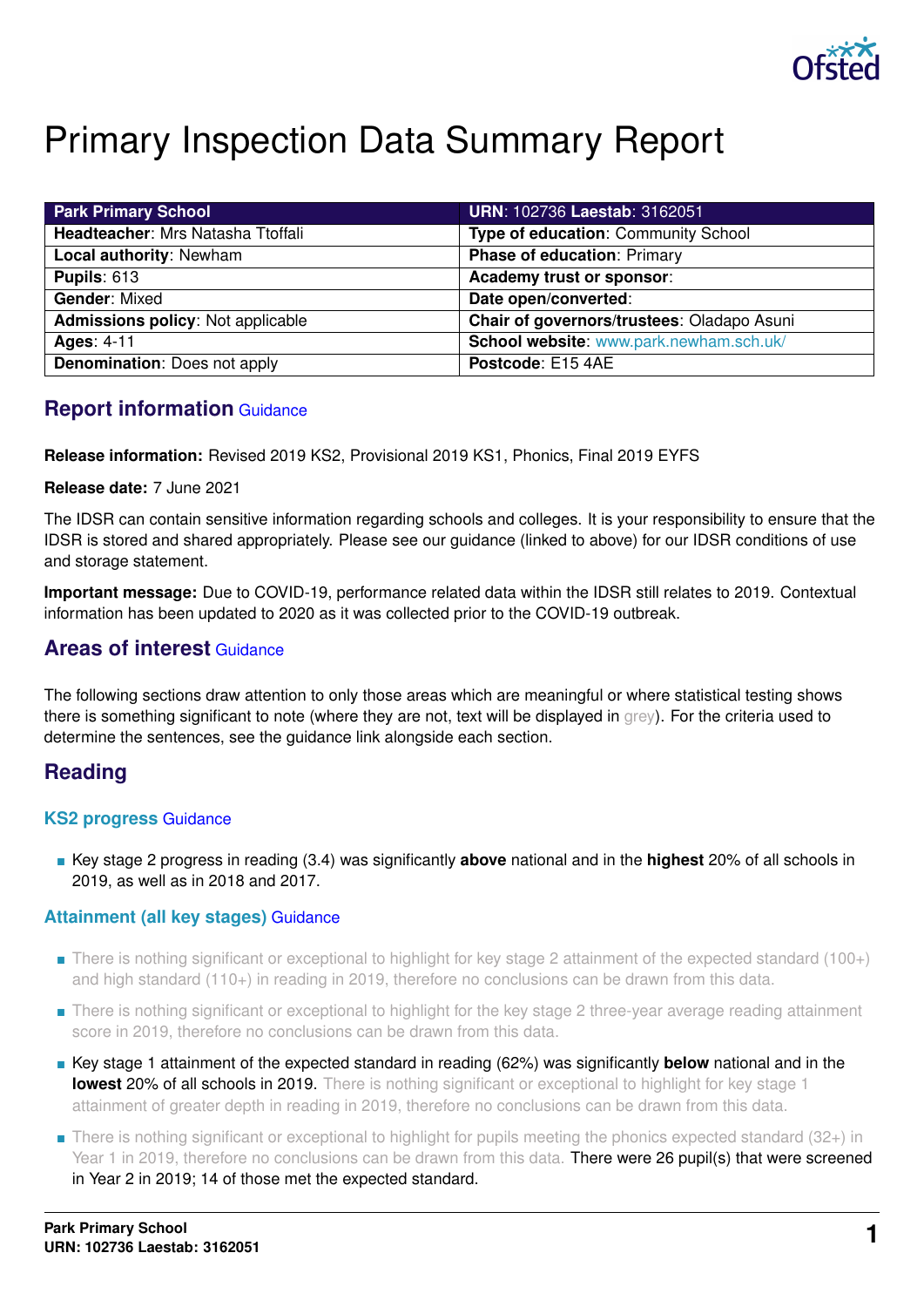

■ There is nothing significant or exceptional to highlight for the early years foundation stage attainment of the expected standard reading early learning goal in 2019, therefore no conclusions can be drawn from this data.

# **Writing**

### **KS2 progress** [Guidance](https://www.gov.uk/guidance/school-inspection-data-summary-report-idsr-guide#primary-progress-reading-writing-and-mathematics)

■ Key stage 2 progress in writing (3.1) was significantly **above** national and in the **highest** 20% of all schools in 2019, as well as in 2018 and 2017.

### **Attainment (all key stages)** [Guidance](https://www.gov.uk/guidance/school-inspection-data-summary-report-idsr-guide#primary-attainment-reading-writing-and-mathematics)

- There is nothing significant or exceptional to highlight for key stage 2 attainment of the expected standard (100+) and greater depth in writing in 2019, therefore no conclusions can be drawn from this data.
- Key stage 1 attainment of the expected standard in writing (58%) was significantly **below** national and in the **lowest** 20% of all schools in 2019. Key stage 1 attainment of greater depth in writing (23%) was significantly **above** national and in the **highest** 20% of all schools in 2019.
- There is nothing significant or exceptional to highlight for the early years foundation stage attainment of the expected standard writing early learning goal in 2019, therefore no conclusions can be drawn from this data.

# **Mathematics**

### **KS2 progress** [Guidance](https://www.gov.uk/guidance/school-inspection-data-summary-report-idsr-guide#primary-progress-reading-writing-and-mathematics)

■ Key stage 2 progress in mathematics (3.7) was significantly **above** national and in the **highest** 20% of all schools in 2019, as well as in 2018 and 2017.

### **Attainment (all key stages)** [Guidance](https://www.gov.uk/guidance/school-inspection-data-summary-report-idsr-guide#primary-attainment-reading-writing-and-mathematics)

- There is nothing significant or exceptional to highlight for key stage 2 attainment of the expected standard (100+) in mathematics in 2019, therefore no conclusions can be drawn from this data. Key stage 2 attainment of the high standard (110+) in mathematics (40%) was significantly **above** national and in the **highest** 20% of all schools in 2019, as well as in 2018 and 2017. Of the 72 pupils, 12 did not meet the expected standard. Of these, 11 pupils had a score, with an average scaled score of 92.
- The key stage 2 three-year average mathematics attainment score (107.7) was in the **highest** 20% of all schools in 2019.
- Key stage 1 attainment of the expected standard in mathematics (62%) was significantly **below** national and in the **lowest 20% of all schools in 2019.** There is nothing significant or exceptional to highlight for key stage 1 attainment of greater depth in mathematics in 2019, therefore no conclusions can be drawn from this data.
- There is nothing significant or exceptional to highlight for the early years foundation stage attainment of the expected standard mathematics early learning goals in 2019, therefore no conclusions can be drawn from this data.

### **Other attainment measures [Guidance](https://www.gov.uk/guidance/school-inspection-data-summary-report-idsr-guide#primary-other-measures)**

■ There is nothing significant or exceptional to highlight for reading, writing and mathematics achieving the key stage 2 expected standard in 2019, therefore no conclusions can be drawn from this data. Key stage 2 attainment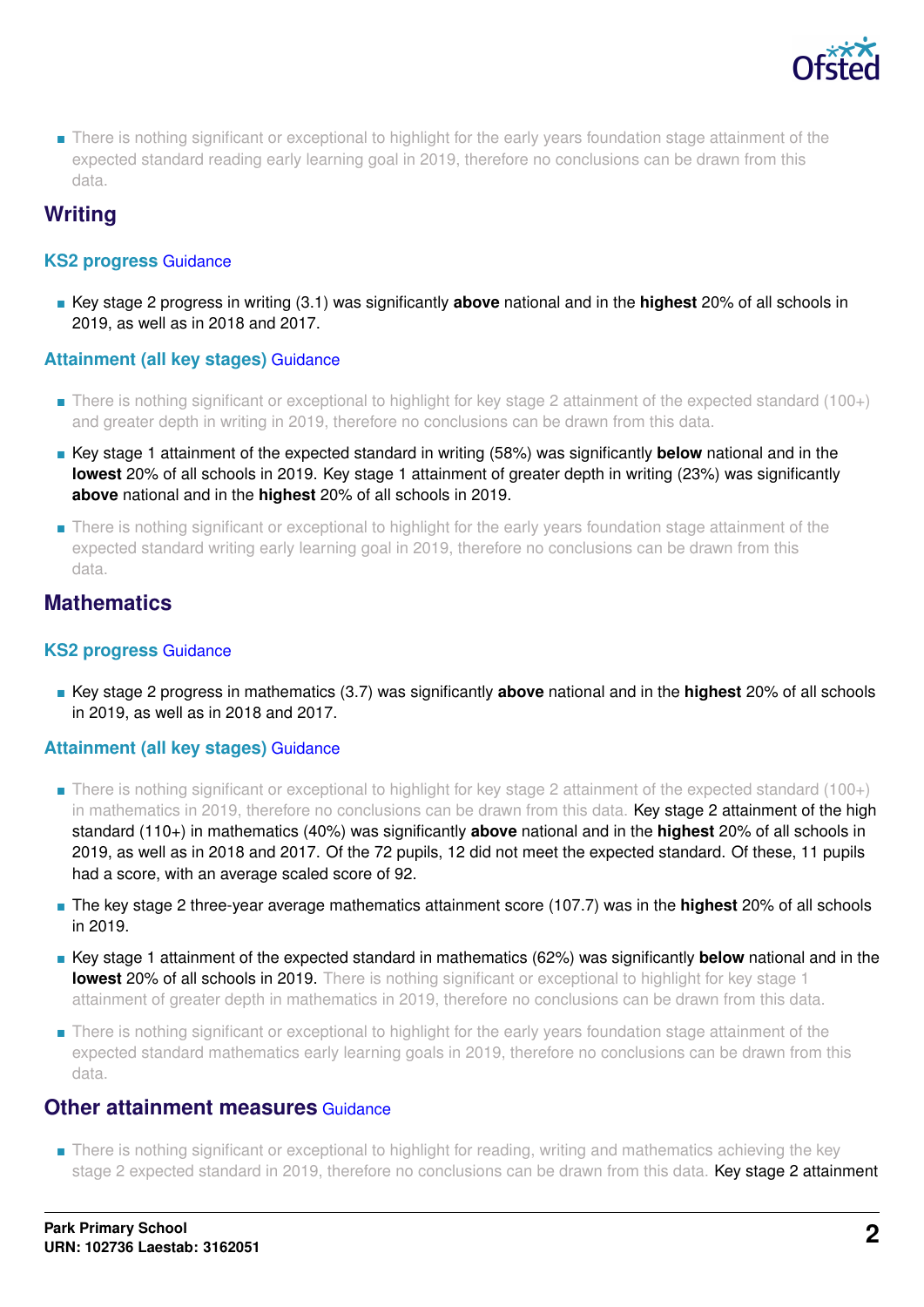

### of the high standard (110+) in reading, writing and mathematics (18%) was significantly **above** national and in the **highest** 20% of all schools in 2019.

- There is nothing significant or exceptional to highlight for the key stage 2 English grammar, punctuation and spelling test achievement of the expected standard (100+) and high standard (110+) in 2019, therefore no conclusions can be drawn from this data.
- There is nothing significant or exceptional to highlight for key stage 2 attainment of the expected standard in science in 2019, therefore no conclusions can be drawn from this data.
- There is nothing significant or exceptional to highlight for the percentage achieving a good level of development in the early years foundation stage in 2019, therefore no conclusions can be drawn from this data.

# **Absence (whole school)**

### **Autumn 2020 absence** [Guidance](https://www.gov.uk/guidance/school-inspection-data-summary-report-idsr-guide#autumnabsence)

This data relates to absences during the coronavirus (COVID-19) pandemic and should not be compared directly to previous years. There were 10,378 sessions missed by pupils not attending in circumstances related to coronavirus (COVID-19) – these did not count as absence within the data.

- There is nothing significant or exceptional to highlight for overall absence in autumn 2020, therefore no conclusions can be drawn from this data.
- There is nothing significant or exceptional to highlight for persistent absence in autumn 2020, therefore no conclusions can be drawn from this data.
- There is nothing significant or exceptional to highlight for overall absence and persistent absence compared to schools with a similar level of deprivation in autumn 2020, therefore no conclusions can be drawn from this data.

#### **Absence for 2018/19 and earlier** [Guidance](https://www.gov.uk/guidance/school-inspection-data-summary-report-idsr-guide#absence)

- There is nothing significant or exceptional to highlight for overall absence in 2019, therefore no conclusions can be drawn from this data.
- There is nothing significant or exceptional to highlight for persistent absence in 2019, therefore no conclusions can be drawn from this data.
- There is nothing significant or exceptional to highlight for overall absence and persistent absence compared to schools with a similar level of deprivation in 2018/19, therefore no conclusions can be drawn from this data.

### **Exclusions (whole school)** [Guidance](https://www.gov.uk/guidance/school-inspection-data-summary-report-idsr-guide#exclusions)

- There is nothing significant or exceptional to highlight for total fixed period exclusions in 2018/19, therefore no conclusions can be drawn from this data.
- There is nothing significant or exceptional to highlight for repeat fixed period exclusions in 2018/19, therefore no conclusions can be drawn from this data.
- There were no fixed period exclusions in 2018/19.
- There were no permanent exclusions in 2018/19. The national average for this year was close to zero. There were no permanent exclusions in the previous two years either.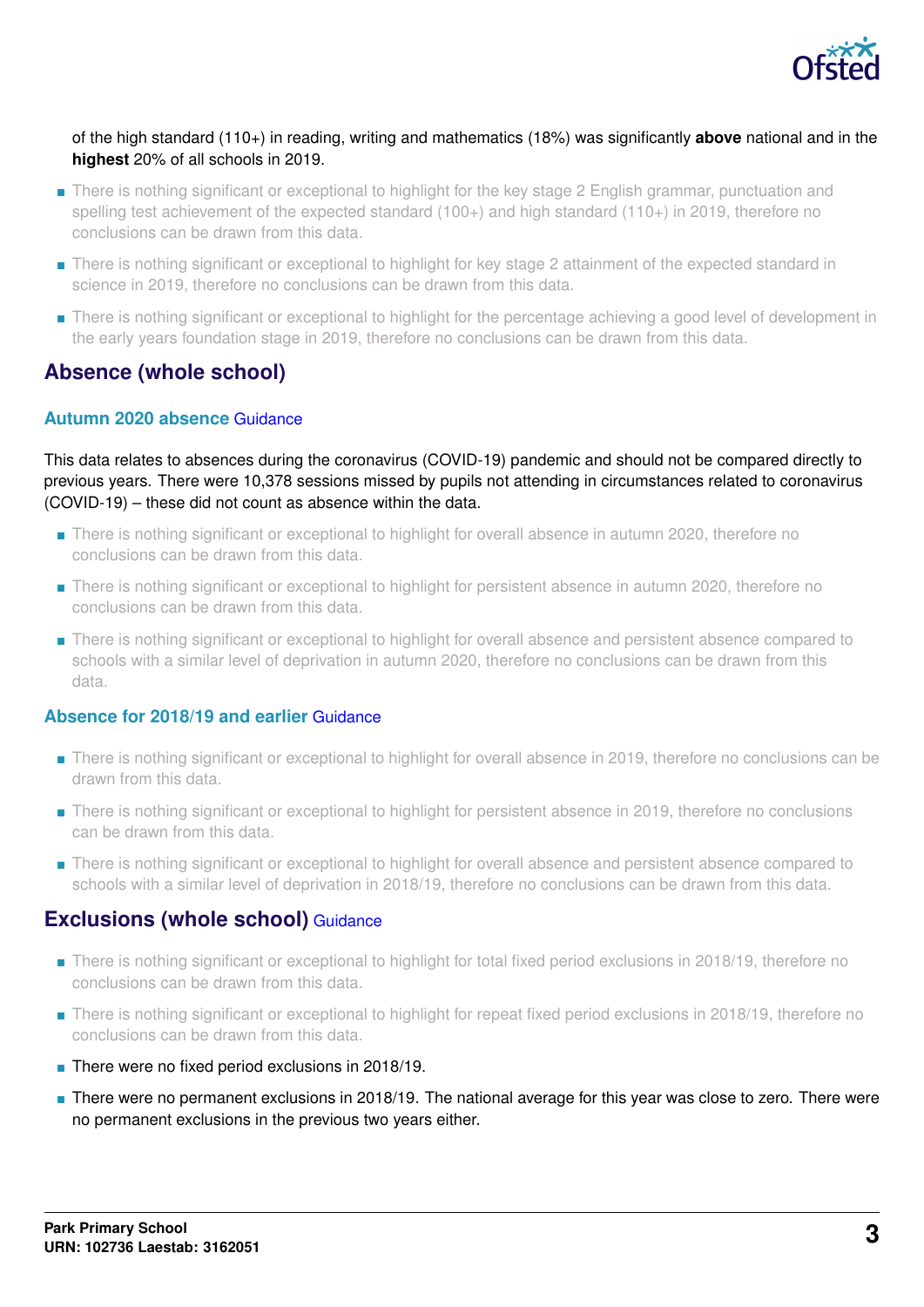

# **Pupil groups** [Guidance](https://www.gov.uk/guidance/school-inspection-data-summary-report-idsr-guide#pupil-groups)

Sentences related to the performance of pupil groups will only appear for the pupil groups disadvantaged and low/middle/high prior attainers. Absence sentences are generated for FSM, SEND and EAL. They will be displayed where the group differs to that of the whole school. Exclusions, phonics and EYFS pupil groups will not appear in this section.

■ For middle prior attainers, key stage 2 attainment of the expected standard (100+) in reading (89%) was significantly **above** national in 2019. Key stage 2 attainment of the expected standard (100+) in reading, writing and mathematics (78%) was significantly **above** national in 2019, as well as in 2018 and 2017. Key stage 2 attainment of the expected standard (100+) in the English grammar, punctuation and spelling test (92%) was significantly **above** national in 2019, as well as in 2018 and 2017.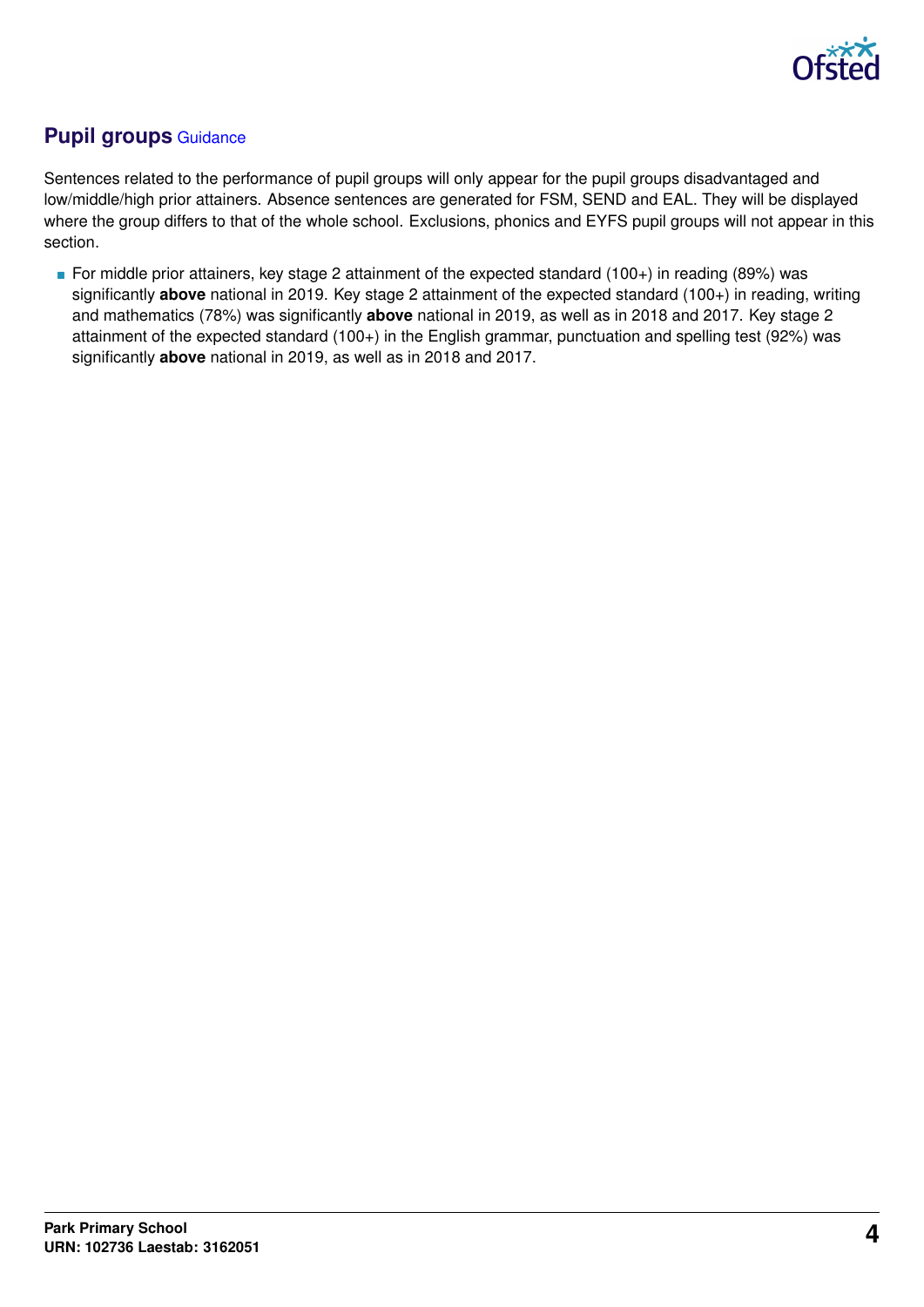

# **School and local context**

### **School level** [Guidance](https://www.gov.uk/guidance/school-inspection-data-summary-report-idsr-guide#school-level)

|           |     |      |      |      | Quintile<br>Low<br>High |
|-----------|-----|------|------|------|-------------------------|
|           |     | 2018 | 2019 | 2020 | Q5 Q4 Q3 Q2 Q1          |
| Number    | Sch | 543  | 557  | 613  |                         |
| on roll   | Nat | 281  | 282  | 281  |                         |
| % FSM6    | Sch | 20   | 19   | 18   |                         |
| pupils    | Nat | 24   | 23   | 23   |                         |
| % SEND    | Sch | 8.5  | 7.7  | 9.0  |                         |
| support   | Nat | 12.4 | 12.6 | 12.8 |                         |
| % SEND    | Sch | 0.4  | 0.4  | 1.1  |                         |
| EHC plan  | Nat | 1.4  | 1.6  | 1.8  |                         |
| % of EAL  | Sch | 61   | 57   | 51   |                         |
|           | Nat | 21   | 21   | 21   |                         |
| $\%$      | Sch | 79   | 78   | 72   |                         |
| Stability | Nat | 86   | 86   | 81   |                         |

### **MAT/LA level information** [Guidance](https://www.gov.uk/guidance/school-inspection-data-summary-report-idsr-guide#multi-academy)

As at December 2020:

- this school is maintained by Newham local authority which maintains 34 primary schools, 8 secondary schools, no special schools, 2 pupil referral units and 7 nursery schools.
- the latest overall effectiveness grade for this school is good. As at 1 Dec 2020, the LA grade profile was:
	- outstanding 14
	- good 36
	- requires improvement 0
	- inadequate 1
	- not yet inspected 0

### **School workforce** [Guidance](https://www.gov.uk/guidance/school-inspection-data-summary-report-idsr-guide#school-workforce)

According to the November 2019 school workforce census:

- in 2018/19, 17.6% of teachers had at least one period of sickness absence compared with a national average of 54%.
- in 2018/19, 0.4 days on average were lost to teacher sickness absence compared with a national average of 4.1.
- at the time of the census, there were no full-time vacant teacher posts in the school.

#### **Ethnicity** [Guidance](https://www.gov.uk/guidance/school-inspection-data-summary-report-idsr-guide#ethnicity)

- This school has 16 out of 17 possible ethnic groups. Those with 5% or more are:
	- 27%: Asian or Asian British Bangladeshi
	- 17%: Asian or Asian British Indian
	- 13%: White any other White background
	- 9%: Asian or Asian British Pakistani
	- 8%: White British

#### **Local area** [Guidance](https://www.gov.uk/guidance/school-inspection-data-summary-report-idsr-guide#local-area)

- The school location deprivation indicator was in quintile 3 (average) of all schools.
- The pupil base is in quintile 4 (more deprived) of all schools in terms of deprivation.

### **Finance** [Guidance](https://www.gov.uk/guidance/school-inspection-data-summary-report-idsr-guide#finance)

- In 2018/19, the school had a revenue reserve of £69,042.
- In 2018/19, this school had a positive in-year balance (£10,157), the second year in a row in which income has exceeded expenditure.
- In 2018/19, this school had a per pupil spend of £6,595, an increase of £503 per pupil from the previous year.
- In 2018/19, this school received £3,583,870 in grant funding, £2,290,419 more than the national average.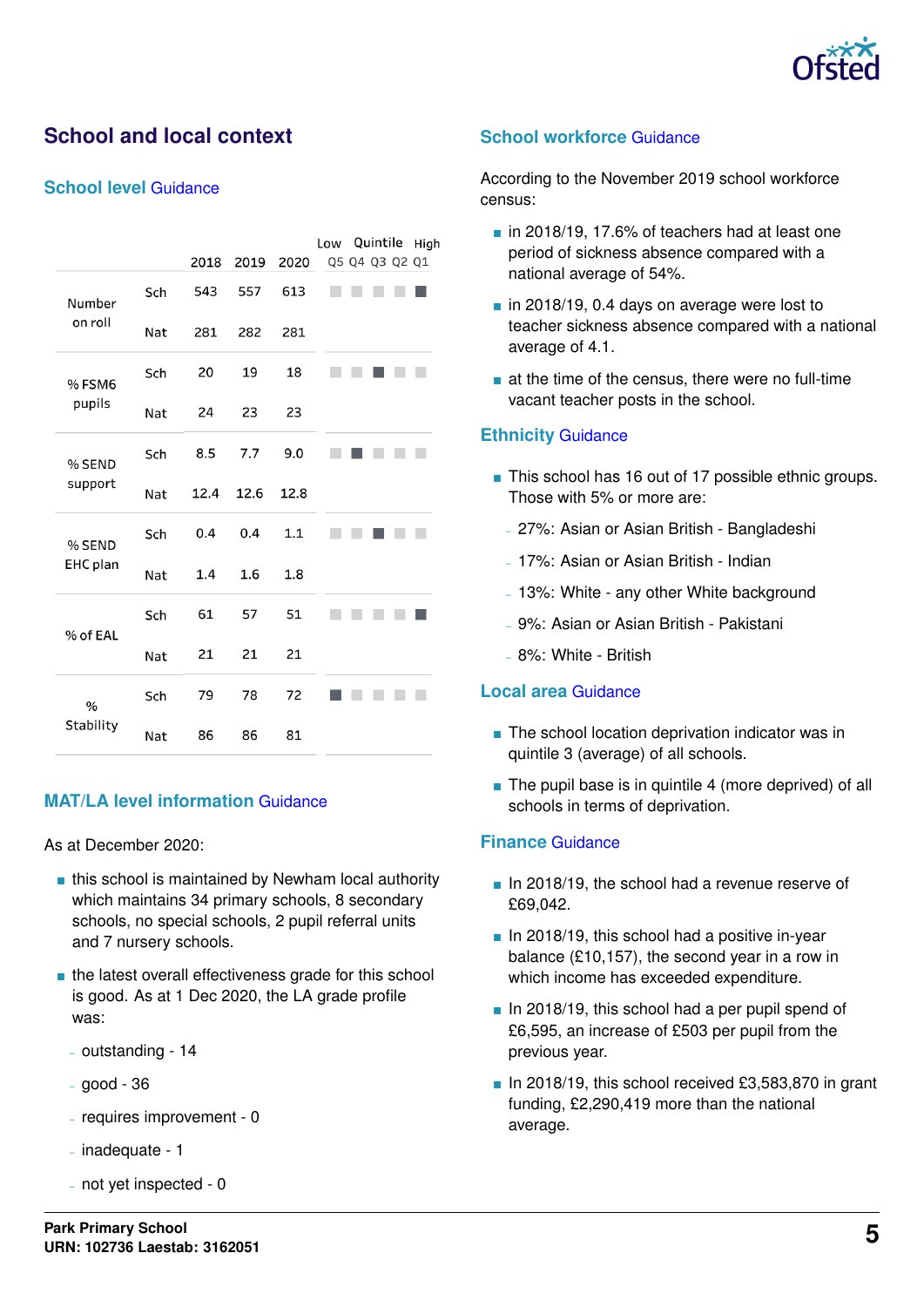

# **Year group context 2019 (Primary)**

### **Characteristics** [Guidance](https://www.gov.uk/guidance/school-inspection-data-summary-report-idsr-guide#characteristics)

Year group markedly above average of others

Year group markedly below average of others

|    | Number<br>on Roll | Low prior<br>R/W/M | Mid prior<br>R/W/M | High prior<br>R/W/M | % FSM | <b>FSM</b><br>Nat | % EAL | EAL<br>Nat |
|----|-------------------|--------------------|--------------------|---------------------|-------|-------------------|-------|------------|
| Y1 | 89                | ΝA                 | ΝA                 | ΝA                  | 18    | 18                | 65    | 21         |
| Y2 | 89                | ΝA                 | <b>NA</b>          | <b>NA</b>           | 11    | 20                | 62    | 21         |
| Y3 | 74                | 13/17/14           | 36/38/36           | 22/16/21            | 20    | 24                | 45    | 21         |
| Y4 | 75                | 18/15/17           | 26/37/32           | 23/15/18            | 23    | 26                | 57    | 21         |
| Y5 | 73                | 14/14/13           | 40/42/37           | 12/10/16            | 27    | 29                | 55    | 22         |
| Y6 | 72                | 7/9/6              | 40/43/39           | 10/5/12             | 32    | 30                | 72    | 21         |

### **Prior attainment** [Guidance](https://www.gov.uk/guidance/school-inspection-data-summary-report-idsr-guide#prior-attainment)

| Well above national                                      | Small cohort<br>Well below national<br>In line with national<br>$\mathsf{X}$<br>$\overline{\phantom{0}}$ |        |        |        |                          |              |  |  |  |  |  |  |
|----------------------------------------------------------|----------------------------------------------------------------------------------------------------------|--------|--------|--------|--------------------------|--------------|--|--|--|--|--|--|
| Year 2<br>Year 3<br>Year 6<br>Year 1<br>Year 4<br>Year 5 |                                                                                                          |        |        |        |                          |              |  |  |  |  |  |  |
| Reading                                                  | $\overline{\phantom{a}}$                                                                                 | $\sim$ | $\sim$ | $\sim$ | $\sim$                   | <b>Below</b> |  |  |  |  |  |  |
| Writing                                                  |                                                                                                          | $\sim$ | $\sim$ | $\sim$ | $\overline{\phantom{a}}$ | $\sim$       |  |  |  |  |  |  |
| Mathematics                                              |                                                                                                          | $\sim$ | $\sim$ | $\sim$ | $\sim$                   | $\sim$       |  |  |  |  |  |  |

### **SEND characteristics** [Guidance](https://www.gov.uk/guidance/school-inspection-data-summary-report-idsr-guide#send)

Type of resourced provision:

Number of pupils with SEND who are also disadvantaged: 16

|                                          |                | <b>SEND Support (37)</b> |                |                |                |              |    |          | <b>EHC Plan (2)</b> |             |              |              |                |
|------------------------------------------|----------------|--------------------------|----------------|----------------|----------------|--------------|----|----------|---------------------|-------------|--------------|--------------|----------------|
| <b>SEND primary need</b>                 | Y1             | Y <sub>2</sub>           | Y3             | Y4             | Y5             | Y6           | Υ1 |          | Υ2                  | Y3          | Y4           | Y5           | Y6             |
| <b>Specific Learning Difficulty</b>      | 0              | 0                        | $\Omega$       | 1              | 0              | 1            |    | 0        | 0                   | 0           | $\Omega$     | $\mathbf 0$  | 0              |
| <b>Moderate Learning Difficulty</b>      | 0              | 0                        | $\overline{c}$ | 1              | $\overline{c}$ | $\mathbf 0$  |    | 0        | $\Omega$            | 0           | $\Omega$     | $\mathbf{0}$ | 0              |
| Severe Learning Difficulty               | 0              | 0                        | $\mathbf 0$    | $\mathbf 0$    | 0              | 0            |    | 0        | $\Omega$            | 0           | 0            | 0            | 0              |
| Profound & Multiple Learning Difficulty  | $\mathbf{0}$   | 0                        | $\mathbf 0$    | $\mathbf{0}$   | 0              | $\mathbf 0$  |    | 0        | 0                   | 0           | 0            | 0            | 0              |
| Social, Emotional and Mental Health      | 0              | 0                        | 2              | $\Omega$       | 0              | $\mathbf{1}$ |    | $\Omega$ | 0                   | 0           | 0            | $\mathbf{0}$ | 0              |
| Speech, Language and Communication Needs | 3              | 3                        | $\overline{c}$ | $\overline{4}$ | 2              | $\mathbf{0}$ |    | $\Omega$ | $\mathbf{0}$        | $\mathbf 0$ | $\mathbf{0}$ | $\mathbf{0}$ | 0              |
| <b>Hearing Impairment</b>                | 0              | 0                        | $\Omega$       | $\Omega$       | 0              | $\mathbf{0}$ |    | 0        | 0                   | 0           | $\mathbf 0$  | 0            | 0              |
| Visual Impairment                        | $\Omega$       | 0                        | $\mathbf 0$    | $\mathbf 0$    | 0              | $\mathbf 0$  |    | 0        | 0                   | 0           | $\Omega$     | $\Omega$     | 0              |
| Multi-Sensory Impairment                 | 0              | 0                        | $\mathbf 0$    | $\Omega$       | 0              | 0            |    | $\Omega$ | 0                   | 0           | 0            | $\Omega$     | 0              |
| <b>Physical Disability</b>               | 0              | 0                        | $\mathbf 0$    | $\mathbf{1}$   | 0              | $\mathbf 0$  |    | 0        | $\Omega$            | 0           | $\Omega$     | $\mathbf 0$  | 1              |
| Autistic Spectrum Disorder               | $\overline{7}$ | 2                        | $\Omega$       | $\mathbf 0$    | 2              | $\mathbf{1}$ |    | 0        | $\Omega$            | 0           | 0            | $\Omega$     | 1              |
| <b>School Support NSA</b>                | $\mathbf{0}$   | 0                        | $\Omega$       | $\mathbf{0}$   | 0              | $\mathbf 0$  |    | 0        | 0                   | 0           | 0            | $\mathbf{0}$ | $\mathbf 0$    |
| Other Difficulty/Disability              | 0              | 0                        | $\Omega$       | $\Omega$       | $\Omega$       | $\Omega$     |    | $\Omega$ | 0                   | 0           | $\Omega$     | $\Omega$     | 0              |
| Year group totals                        | 10             | 5                        | 6              | 7              | 6              | 3            |    | 0        | 0                   | 0           | 0            | $\Omega$     | $\overline{c}$ |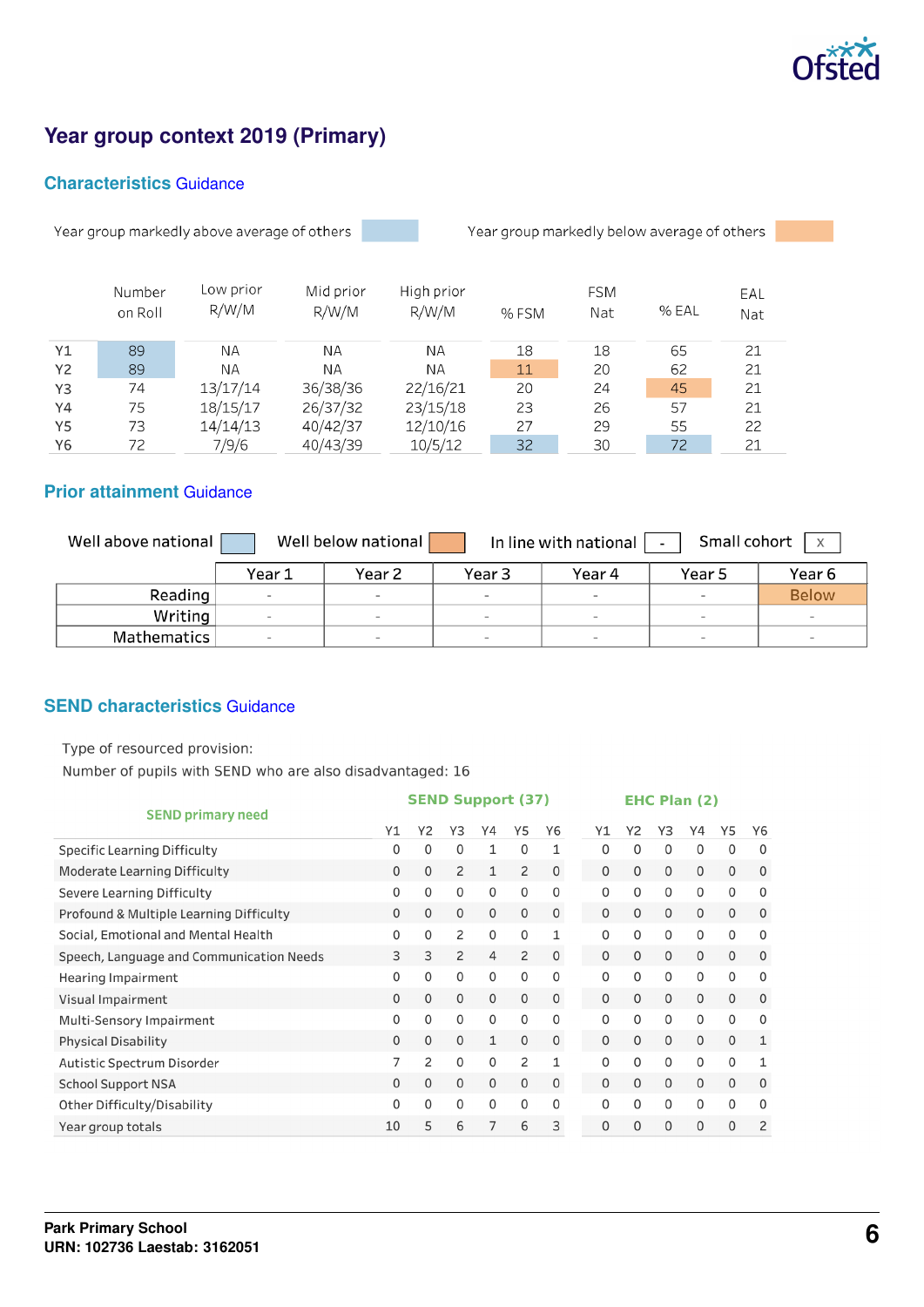

# **Year group context 2020 (Primary)**

### **Characteristics** [Guidance](https://www.gov.uk/guidance/school-inspection-data-summary-report-idsr-guide#characteristics)

Year group markedly above average of others

Year group markedly below average of others

|           | Number<br>on Roll | Low prior<br>R/W/M | Mid prior<br>R/W/M | High prior<br>R/W/M | % FSM | <b>FSM</b><br>Nat | % EAL | EAL<br>Nat |
|-----------|-------------------|--------------------|--------------------|---------------------|-------|-------------------|-------|------------|
| Y1        | 84                | ΝA                 | ΝA                 | ΝA                  | 12    | 18                | 45    | 21         |
| <b>Y2</b> | 88                | ΝA                 | <b>NA</b>          | <b>NA</b>           | 19    | 20                | 64    | 21         |
| Y3        | 89                | 30/34/30           | 30/33/32           | 27/20/25            | 11    | 24                | 62    | 21         |
| Y4        | 74                | 12/15/13           | 35/38/34           | 22/16/22            | 24    | 25                | 43    | 21         |
| Y5        | 72                | 18/14/19           | 25/35/30           | 21/15/15            | 28    | 27                | 58    | 21         |
| Y6        | 74                | 14/14/13           | 40/41/37           | 11/10/15            | 36    | 29                | 51    | 22         |

### **Prior attainment** [Guidance](https://www.gov.uk/guidance/school-inspection-data-summary-report-idsr-guide#prior-attainment)

| Well above national | Small cohort<br>Well below national<br>In line with national<br>$\mathsf{X}$<br>$\overline{\phantom{0}}$ |        |              |                          |                          |                          |  |  |  |  |  |
|---------------------|----------------------------------------------------------------------------------------------------------|--------|--------------|--------------------------|--------------------------|--------------------------|--|--|--|--|--|
|                     | Year 1                                                                                                   | Year 2 | Year 3       | Year 4                   | Year 5                   | Year 6                   |  |  |  |  |  |
| Reading             |                                                                                                          |        | $\sim$       | $\sim$                   | $\sim$                   | $\overline{\phantom{a}}$ |  |  |  |  |  |
| Writing             |                                                                                                          |        | $\sim$       | $\sim$                   | $\sim$                   | $\sim$                   |  |  |  |  |  |
| Mathematics         |                                                                                                          |        | <b>Below</b> | $\overline{\phantom{a}}$ | $\overline{\phantom{a}}$ | $\sim$                   |  |  |  |  |  |

\* Year 1 and 2 prior attainment has not been possible to calculate as 2020 data has not been available.

### **SEND characteristics** [Guidance](https://www.gov.uk/guidance/school-inspection-data-summary-report-idsr-guide#send)

Type of resourced provision:

Number of pupils with SEND who are also disadvantaged: 20

| <b>SEND primary need</b>                 |          | <b>SEND Support (40)</b><br><b>EHC Plan (6)</b> |              |              |    |             |  |          |          |          |              |             |             |  |
|------------------------------------------|----------|-------------------------------------------------|--------------|--------------|----|-------------|--|----------|----------|----------|--------------|-------------|-------------|--|
|                                          | Y1       | Y2                                              | Y3           | Y4           | Y5 | Y6          |  | Υ1       | Υ2       | Y3       | Υ4           | Y5          | Y6          |  |
| <b>Specific Learning Difficulty</b>      | 0        | 0                                               | $\Omega$     | $\Omega$     | 2  | $\Omega$    |  | $\Omega$ | 0        | 0        | 0            | 0           | 0           |  |
| <b>Moderate Learning Difficulty</b>      | 0        | 0                                               | $\mathbf 0$  | 2            | 1  | $\mathbf 0$ |  | 0        | $\Omega$ | 0        | 0            | $\mathbf 0$ | 2           |  |
| Severe Learning Difficulty               | 0        | 0                                               | $\mathbf 0$  | $\Omega$     | 0  | 0           |  | 0        | 0        | 0        | $\Omega$     | $\mathbf 0$ | 0           |  |
| Profound & Multiple Learning Difficulty  | 0        | 0                                               | $\mathbf 0$  | $\mathbf 0$  | 0  | 0           |  | 0        | 0        | 0        | $\mathbf 0$  | 0           | 0           |  |
| Social, Emotional and Mental Health      | 0        | 0                                               | $\Omega$     | 2            | 1  | 0           |  | 0        | 0        | 0        | $\mathbf{1}$ | $\Omega$    | 0           |  |
| Speech, Language and Communication Needs | 4        | 3                                               | 3            | 2            | 3  | 2           |  | $\Omega$ | 0        | $\Omega$ | 0            | $\Omega$    | $\mathbf 0$ |  |
| Hearing Impairment                       | 0        | 0                                               | $\Omega$     | $\mathbf{0}$ | 0  | 0           |  | 0        | 0        | 0        | 0            | 0           | 0           |  |
| Visual Impairment                        | $\Omega$ | $\Omega$                                        | $\mathbf 0$  | $\mathbf 0$  | 0  | $\mathbf 0$ |  | 0        | $\Omega$ | 0        | $\Omega$     | $\mathbf 0$ | 0           |  |
| Multi-Sensory Impairment                 | 0        | 0                                               | $\Omega$     | $\Omega$     | 0  | 0           |  | $\Omega$ | 0        | 0        | $\Omega$     | $\Omega$    | 0           |  |
| <b>Physical Disability</b>               | $\Omega$ | 0                                               | $\mathbf 0$  | $\mathbf 0$  | 1  | $\mathbf 0$ |  | 0        | 0        | 0        | $\Omega$     | $\mathbf 0$ | 0           |  |
| Autistic Spectrum Disorder               | 3        | 6                                               | $\mathbf{1}$ | $\Omega$     | 1  | 1           |  | 0        |          | 1        | $\Omega$     | $\Omega$    | 1           |  |
| <b>School Support NSA</b>                | 0        | 0                                               | $\mathbf{1}$ | $\Omega$     | 0  | $\mathbf 0$ |  | 0        | $\Omega$ | 0        | $\mathbf 0$  | $\Omega$    | 0           |  |
| Other Difficulty/Disability              | 0        | 0                                               | $\Omega$     | $\Omega$     | 0  | 1           |  | $\Omega$ | 0        | 0        | $\Omega$     | $\Omega$    | 0           |  |
| Year group totals                        | 7        | 9                                               | 5            | 6            | 9  | 4           |  | 0        |          | 1        | 1            | $\Omega$    | 3           |  |